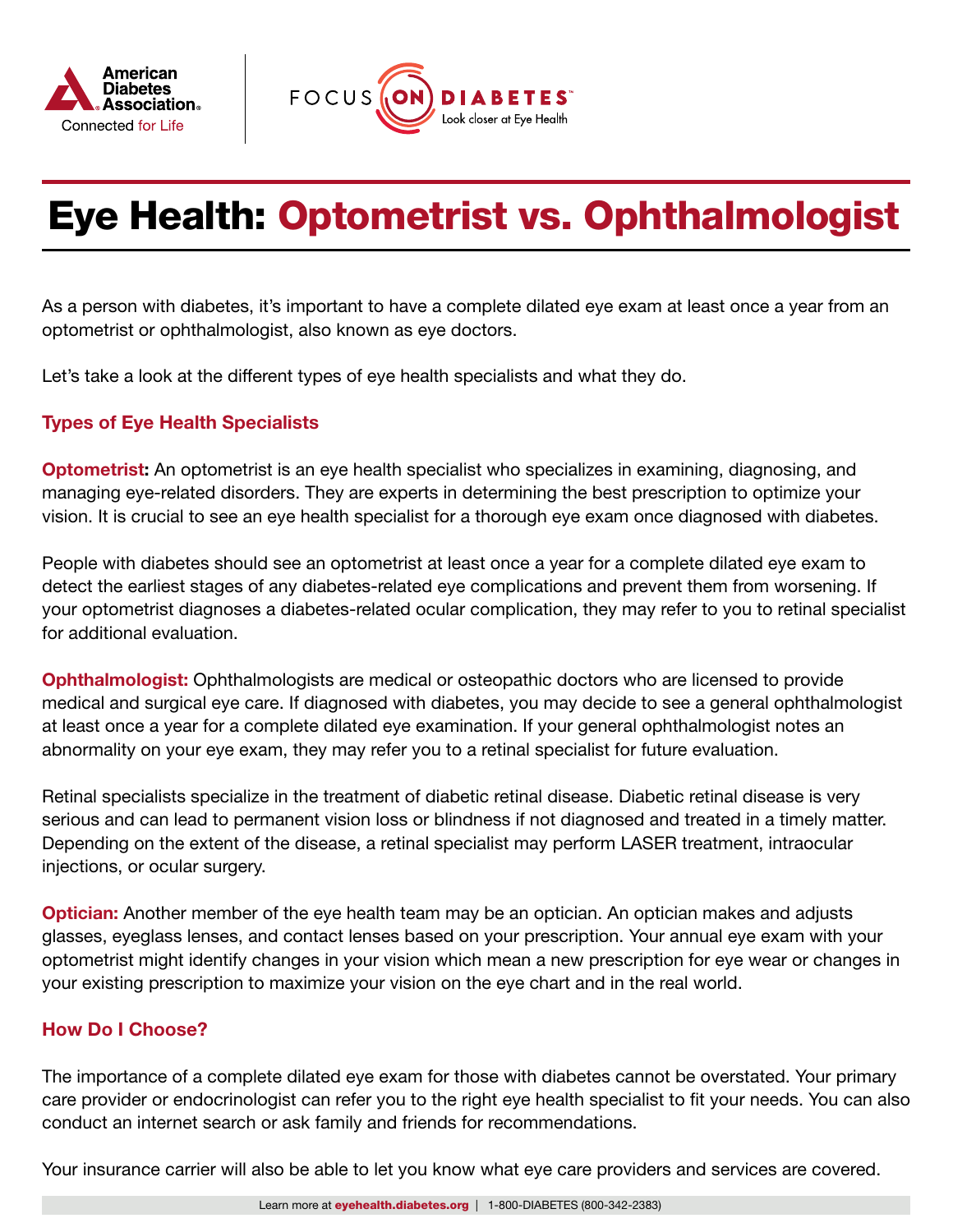



## Why Do I Need an Eye Doctor?

Unfortunately, people living with diabetes are at a higher risk for vision complications. Diabetic eye disease is extremely serious and can lead to blindness if not diagnosed and treated in a timely manner. During an eye exam, the eye doctor can diagnose eye-related disease even before you have symptoms. The sooner you catch any of these complications, the sooner you can treat them and prevent them from getting worse.

### Diabetes and Eye Health

People living with diabetes are at a higher risk for vision complications. The most common diabetes-related eye conditions are:

- **[Diabetic retinopathy:](https://www.asrs.org/patients/retinal-diseases/3/diabetic-retinopathy)** A complication of diabetes that causes swelling, leakage, and bleeding in the blood vessels of the retina and is the most common cause of irreversible blindness in Americans.
- **Cataracts:** Cloudiness in the lens of your eye that can cause vision loss.
- **Glaucoma:** Increased fluid pressure in your eyes that can cause vision loss and blindness if not treated.
- **Dry eye:** Blurred vision, excessive watering, stinging, and burning in the eyes.

#### Facts About Diabetes and Eye Health

- **Approximately 30% of people with diabetes worldwide have signs of [retinopathy](https://www.asrs.org/patients/retinal-diseases/3/diabetic-retinopathy), and one-third** of them have vision-threatening retinopathy, which is defined as severe non-proliferative diabetic retinopathy, proliferative diabetic retinopathy, or center-involved diabetic macular edema.
- The Centers for Disease Control and Prevention (CDC) estimates that 4.1 million people with diabetes in the U.S. have retinopathy, and [11.7% reported vision disability](https://www.cdc.gov/diabetes/pdfs/data/statistics/national-diabetes-statistics-report.pdf), including blindness in 2020.
- People with diabetes are two times more likely to develop **[cataracts](https://www.ncbi.nlm.nih.gov/pmc/articles/PMC6422859/pdf/WJD-10-140.pdf)**—and at a younger age.
- Diabetes is associated with a significantly increased [risk of glaucoma](https://www.ncbi.nlm.nih.gov/pmc/articles/PMC5596230/).
- Between 4.3 and 7% of people with diabetes may have **[macular edema](https://www.ncbi.nlm.nih.gov/pmc/articles/PMC6375398/)**.
- Studies have indicated 54% prevalence of [dry eye syndrome](https://www.ncbi.nlm.nih.gov/pmc/articles/PMC4861815/) in people with diabetes.